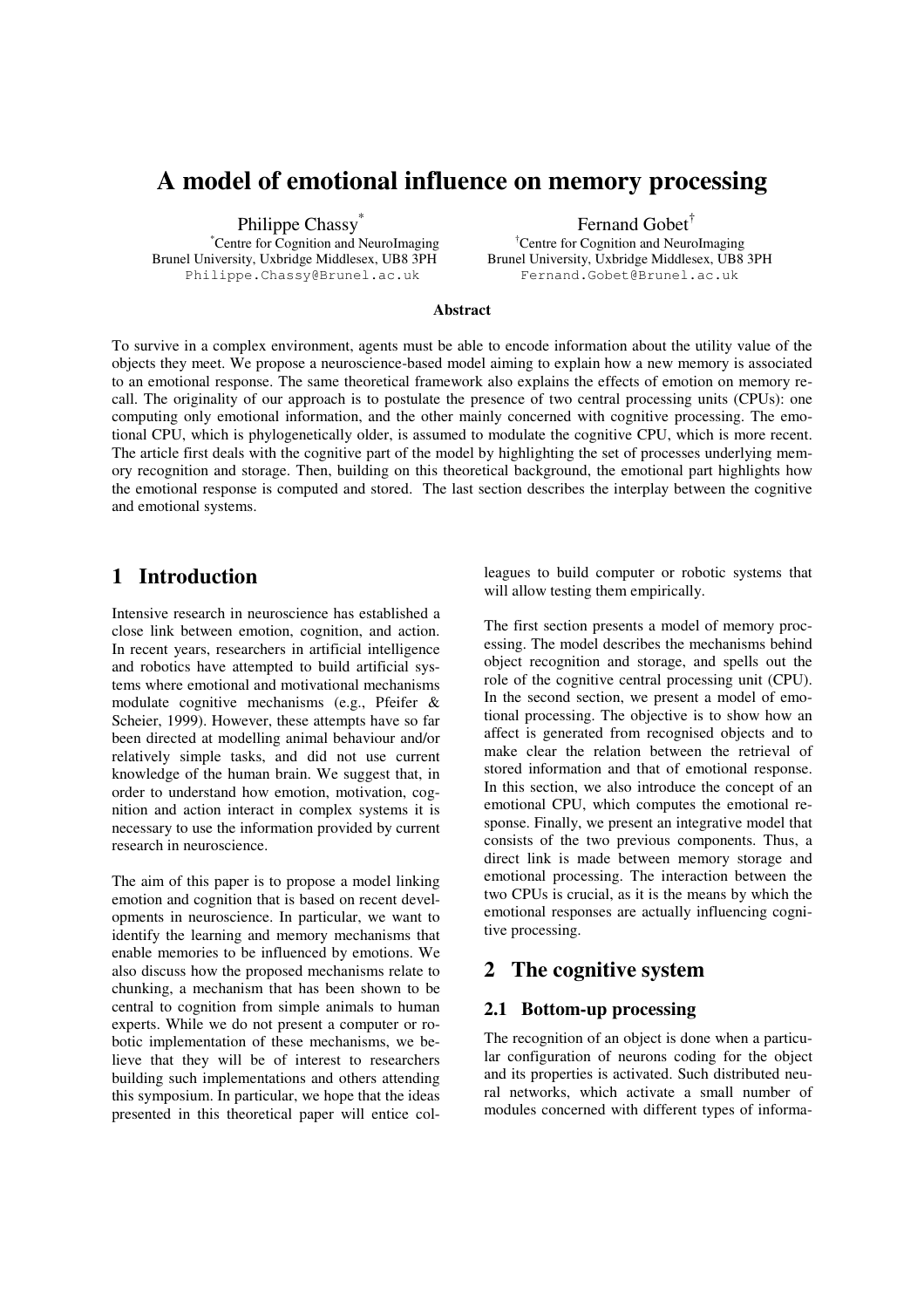tion (spatial, auditory, etc…), are known as *cell assemblies* (Sakurai, 1999).



Figure 1. A cell assembly (CA). Cells possibly located in distinct parts of the brain are activated jointly.

A cell assembly is distributed in distinct brain areas. The cells forming a cell assembly are closely interconnected (bold links in the Figure 1): the activation of a neuron belonging to the assembly is likely to activate the other neurons of the assembly. This propagation law makes the CA act as a unit: when a subpart of the CA is activated (e.g., the property of an object is recognised), the spreading activation is very likely to activate all the CA, so that the object is recognised even if some of the information is missing (e.g., when an object is partially hidden).

As soon as an object is recognised, the neural coordinates serve as a pointer for *short-term memory (STM*) storage. It is likely that top-down inhibitory control processes are carried out at this stage, specifying whether or not the recognised object is of interest and should accordingly be stored in STM.

### **2.2 The functions of the cognitive CPU**

When a CA is activated (i.e., an object is recognised), a pointer that codes for this CA is stored in STM. As each recognised object activates a CA, the role of the cognitive CPU is to compute an overall representation of the external milieu by connecting the active CAs. This computation is likely to have two main consequences:

(i) To activate new pathways *between* the cell assemblies.

(ii) To modify the dynamics *within* each cell assembly. The spreading activation of any cell assembly is now an input for all others.

The result of this computation is the emergence of a new *dynamic neural network* (DNN) that represents the external milieu. The DNN is maintained active by CPU processing. Unlike CAs, the DNN needs an active control to remain active.

#### **2.3 Consolidation: Long-term memory**

The question now arises as to how the DNN may be encoded more permanently. In line with this theoretical framework, *long-term memory (LTM*) storage refers to the processes that change the neural network activity computed by the cognitive CPU into one consolidated memory trace. Neuroscience is bringing converging evidence supporting the view that the medial temporal lobe mediates information storage in the sensory cortices by generating structural changes via mechanisms like long-term potentiation (Kandel, Schwartz, & Jessell, 2000). We suggest that, following the computation of a new DNN (see previous section), the CPU supervises its consolidation into durable memory traces. Such consolidation is done through the synthesis of new synapses consolidating the new connections (Kandel et al., 2000). As a result of the consolidation of memory traces, a new durable CA emerges, and thus a new object can be recognised. We note that the new CA encompasses the previous CAs coding for the individual objects. This process of building new patterns by accretion of previous ones is known as chunking (Gobet et al., 2001).

Chronologically, the chain of reactions leading to the emergence of a new CA is initiated by bottomup processing which generates the recognition of objects. As soon as recognition is done, the CPU computes a dynamical network that represents the situation in STM. Thanks to the consolidation process, the dynamical network evolves into a structural network. This leads to the emergence of a new cell assembly that could be activated by discrimination of entrant stimuli.

So far, we have presented a theoretical framework for memory recognition and storage. The key component is the cognitive CPU, the function of which is twofold: first, to compute the representation of the external milieu based on the recognised objects and, second, to consolidate the new computed representation in memory. In the next section, we turn our attention to emotional processing.

### **3 The emotional system**

### **3.1 The functions of emotions**

The information processed by the cognitive system, although useful for survival, lacks any utility value. However, a living system needs to know the utility of the objects in the environment in relation to a given task. Emotions, which play this role, have been defined by Rolls (2003) as "*states elicited by rewards and punishers*" (p. 552). A reward is what a living system is ready to work for, and a punisher is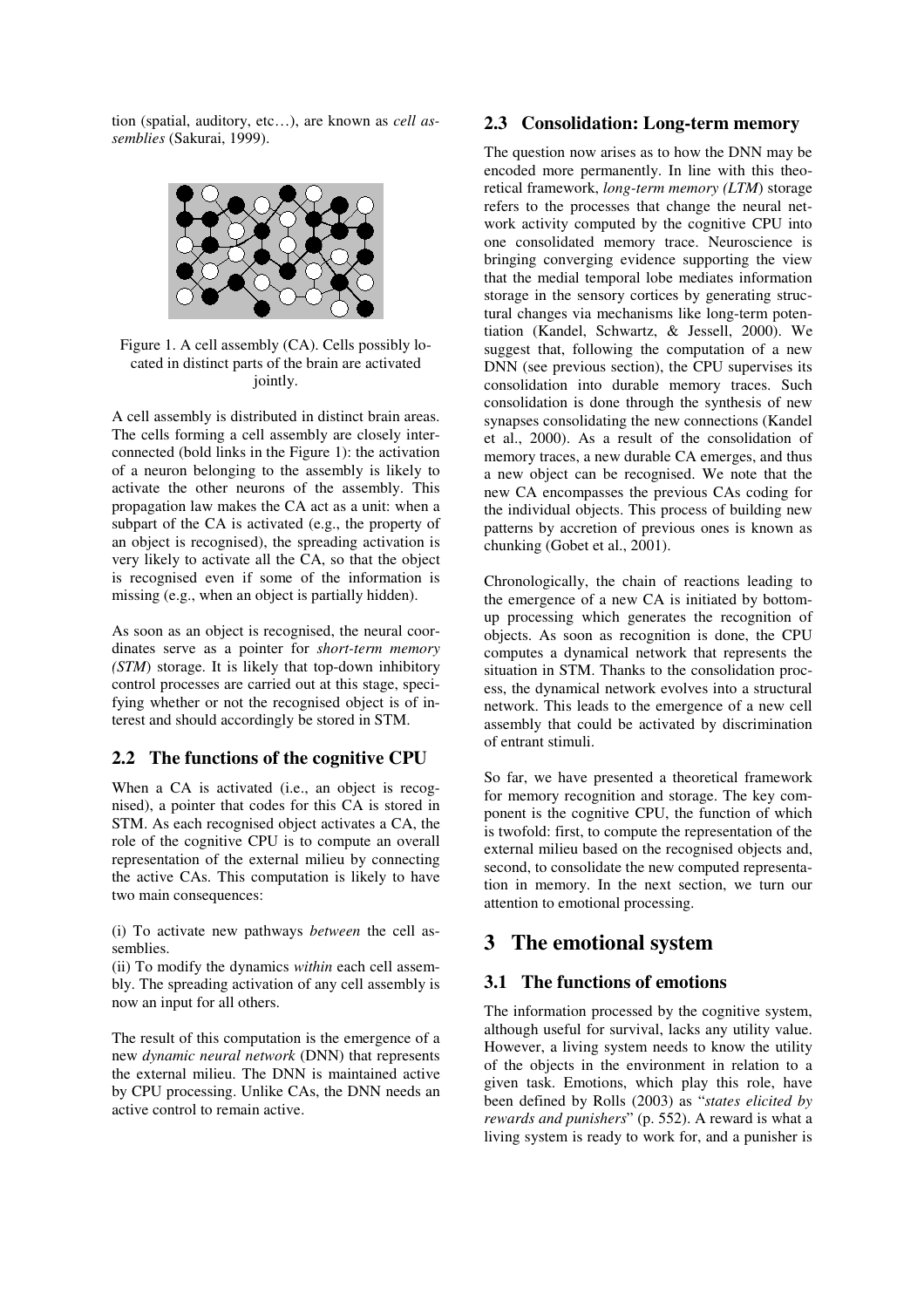what it tries to avoid. Emotions are thus goaldirected, and values depend on the goal (the motivator). For example, when one is cooking, the goal is to prepare good food (motivator). Each element taking part in the action of cooking has its own utility (emotional value: reward or punisher). In general, emotions structure the environment by tagging objects with an emotional value relative to a goal (the motivator). The emotional physiological response consists in preparing the body for action (Frijda, 1993). What remains to be spelled out is how the emotional system tags information from the environment, and how this influences high-level cognitive processes.

#### **3.2 Emotional processing**

A key issue in emotion research is how a neutral stimulus comes to generate emotional responses with experience. A good example from this field of research is LeDoux's (2002) model of fear conditioning, which links emotion and cognition in the simplest way: a stimulus, previously neutral to the animal, is paired to an emotional response. This model of fear learning illustrates that emotional responses are stored, and that they can be linked to stored objects. As soon as the object is recognised, the emotional response is retrieved. Fear is an unlearned punisher, thus likely to be genetically coded (Rolls, 2003). But some emotions are experience-dependent and thus ontologically built. Therefore, we need to provide an explanation of how new emotions are computed from previous emotional responses. This necessary flexibility suggests the existence of a system regulating emotional responses.

A living system has thus to be able to process emotions that do not induce automatic responses. In addition, different objects are likely to induce different emotions, giving rise to internal conflicts. To deal with these issues, we propose a model where three steps of information processing are postulated. In the first step, any recognised object in a scene activates its associated emotional response. In the second step, the emotional CPU computes an overall emotional response in the same way as the cognitive CPU computes an overall representation. That is, the emotional responses are physiological levels that encode objects utility values; in order to integrate the emotional responses, the CPU sums the utilities of all objects. In the third and final step, the computed emotion is felt by the individual as related to the representation of the external milieu.

This model, which spells out how recognised objects can retrieve different emotions, explains how the living system generates new emotions based on the emotional responses of the recognised objects. But the living system also needs a way to combine the overall emotional response with the representation computed by the cognitive CPU. This issue is addressed in the next section.

### **4 Cognition and emotion**

### **4.1 Empirical evidence on the influence of emotion**

There is substantial empirical evidence supporting a close relationship between the cognitive and emotional systems, and two examples will suffice here. Erk et al. (2003) demonstrated that non-emotional objects are better encoded in memory when they have been associated to a strong enough emotional clue. That is, the emotional context modulates the encoding of memories with no prior emotional value. Kilpatrick and Cahill (2003) showed emotionally loaded film clips to their participants, and, using neuroimaging techniques, showed that the amygdala, a brain structure related to emotional processing, influences the hippocampus, a brain structure related to memory consolidation.

#### **4.2 Emotion and memory storage and retrieval**

The emotional and cognitive processes are both parallel and serial (see Figure 2).



Figure 2. The information flow: a summary

In order to clarify them we divide the chain of actions in two steps. The first step is the computation of both the representation of the external milieu by the cognitive CPU, and the computation of the emotional response by the emotional CPU. The second step, explains how the two CPUs cooperate in order to link and consolidate the dynamic neural network